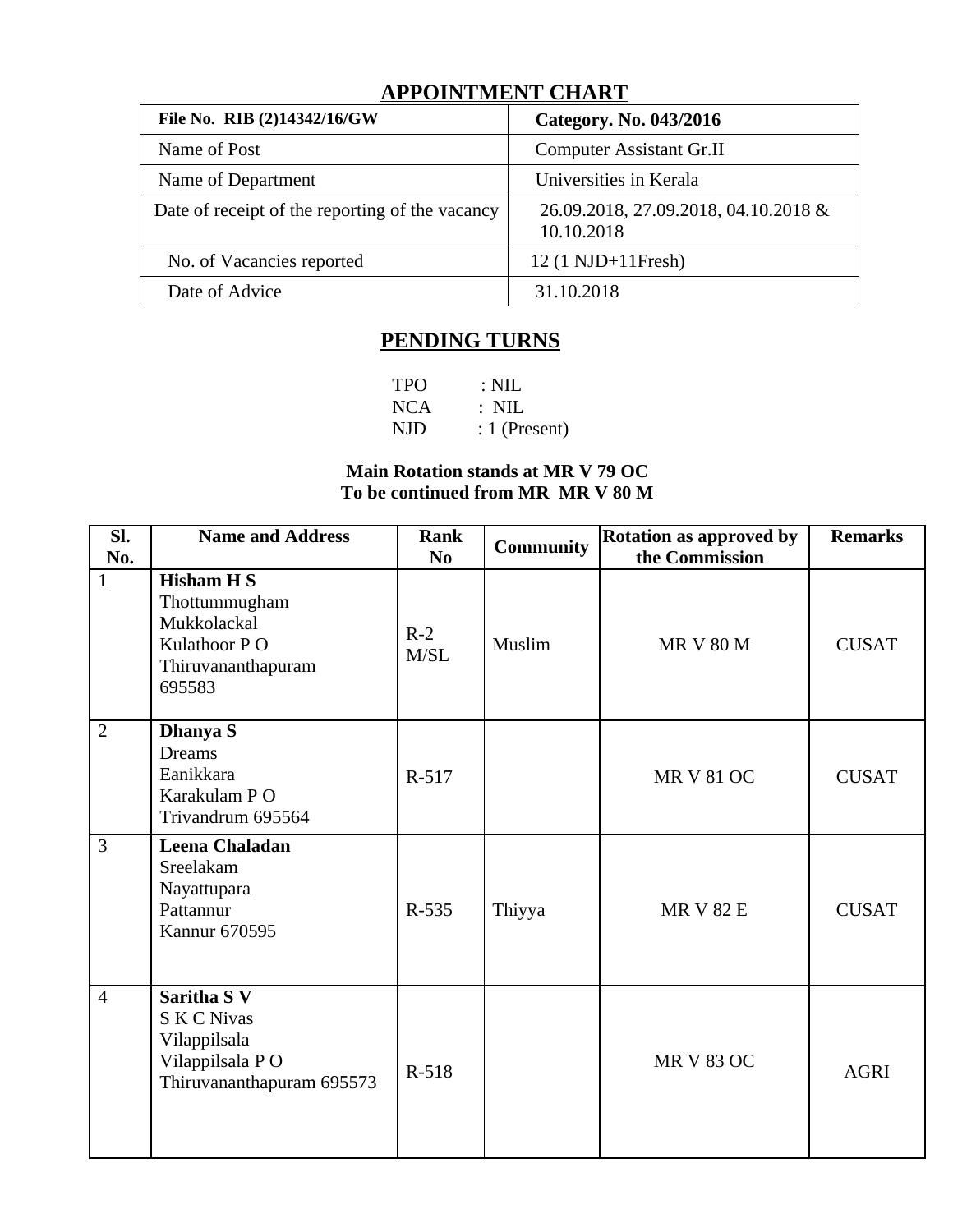| 5              | Vibha V B<br>Vibhalayam Thittavelikkara<br>Mudavoorpara<br>Balaramapuram<br>Thiruvananthapuram<br>695501        | $R-29$<br>SC/SL | <b>SC-Paravan</b> | <b>MR V 84 SC</b>                                                                 | <b>AGRI</b>    |
|----------------|-----------------------------------------------------------------------------------------------------------------|-----------------|-------------------|-----------------------------------------------------------------------------------|----------------|
| 6              | <b>Dhanya C Jos</b><br>Chovookaran (H),<br>Behind Plot No 190, Nehru<br>Nagar,<br>Kuriachira<br>Thrissur 680006 | $R-14$<br>DA/O  | DA-O              | 301 <sup>th</sup> DA-B/NE/Given to<br>DA-O                                        | <b>AGRI</b>    |
| $\overline{7}$ | Sandhya Rani S<br>T C 20/192(8),<br>Anasooya Bhavan<br>Melarannoor<br>Karamana PO,<br>Trivandrum 695002         | $R-520$         |                   | <b>MR V 85 OC</b>                                                                 | <b>CUSAT</b>   |
| 8              | Jyothi S B<br>Vilayil Veedu, 45 (4/68)<br>Pattuvilakom<br>Kattaikonam,<br>Thiruvananthapuram<br>695584          | R-524           |                   | NJD Compensation to<br>MR IV 1 OC on advised<br>on 18.05.2018 is now<br>satisfied | <b>CALICUT</b> |
| 9              | <b>Shibina S</b><br>Kuzhiyalakkal Veedu<br>Near Crp Camp<br>Pallippuram PO<br>Thiruvananthapuram<br>695316      | $R-4$<br>M/SL   | Muslim            | <b>MR V 86 M</b>                                                                  | <b>CALICUT</b> |
| 10             | <b>Bineesh V</b><br><b>Bineesh Bhavan</b><br>Ezhakottukonam, Vettinad<br>Vattappara<br>Thiruvananthapuram       | R-525           |                   | <b>MR V 87 OC</b>                                                                 | <b>CALICUT</b> |
| 11             | Saritha K V<br>Kalakani House<br>Atholy<br>Atholi<br>Kozhikode<br>673315                                        | R-536           | Thiyya            | <b>MR V 88 E</b>                                                                  | <b>CALICUT</b> |